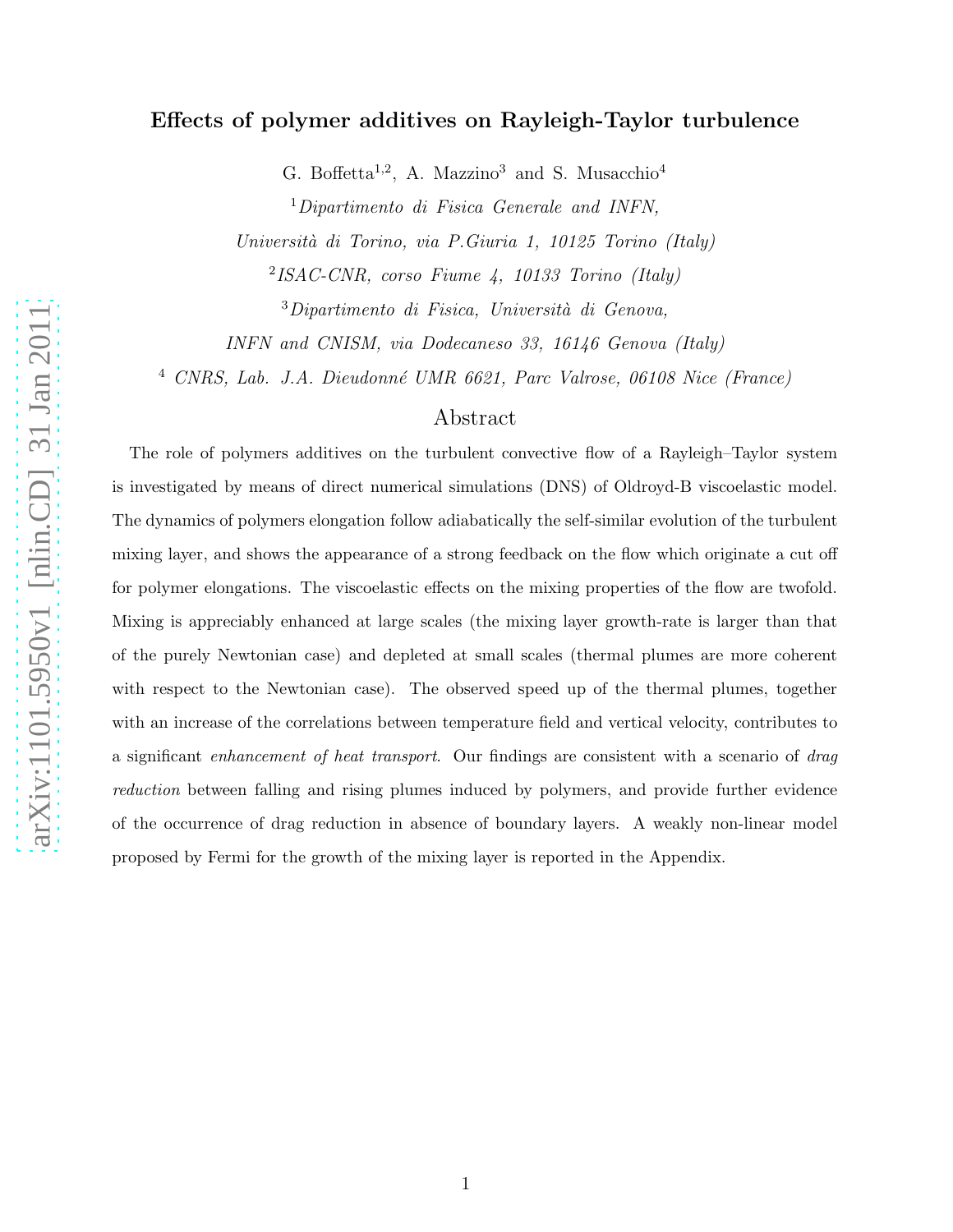# I. INTRODUCTION

Polymer additives have dramatic effects on the dynamics of turbulent flows, the most important being the reduction of turbulent drag up to 80 % when few parts per million of long-chain polymers are added to water [\[1\]](#page-17-0). The paramount relevance of this phenomenon motivated the strong efforts of researchers aimed to achieve a better understanding of the basic mechanisms of polymer drag reduction. The natural framework of drag-reduction studies is the case of pipe flow, or channel flow. Within this context the reduction of the frictional drag against material wall originated by the addition of polymers, manifests as an increase of the mean flow across the pipe or channel at given pressure drop.

Recent studies (see, e.g., [\[2,](#page-17-1) [3\]](#page-17-2)) showed that a drag-reduction phenomenon may also occurs in the absence of physical walls. In this case the drag which is reduced is not the frictional drag against the boundaries of the flow, but the turbulent drag of the bulk flow itself. In particular, in the case of homogeneous isotropic turbulence, it has been observed a reduction of the rate of energy dissipation at fixed kinetic energy associated with a reduction of velocity fluctuations at small scales[\[4](#page-17-3)[–6\]](#page-17-4). In turbulent systems with a non-vanishing local mean flow (e.g the Kolmogorov flow), it has been shown that polymers causes a reduction of the Reynolds stresses which results in an increased intensity of the mean velocity profile [\[2\]](#page-17-1). This phenomenon, which occurs in absence of boundaries, is remarkably similar to increase of throughput observed in pipe or channel flows, and suggest the existence of common features and possibly of common physical mechanisms between the drag-reduction occurring in wallbounded and in bulk flows.

In the present paper we provide further evidence of turbulent drag reduction in bulk flows by studying the effects of polymers additives in the Rayleigh-Taylor (RT) setup of turbulence convection. A previous study [\[7](#page-18-0)] has already shown that polymers affect the early stage (linear phase) of the RT instability which occurs at the interface between two unstably stratified fluids. Here, we show that polymers also induce strong modifications in the dynamics of the turbulent mixing layer, which develops in the late stage of the mixing process. In particular we study how polymers are able to affect the process of turbulent heat transfer with a mechanism which is probably more general than the particular case studied here.

Preliminary results have been presented in [\[8](#page-18-1)] and are briefly reported here for com-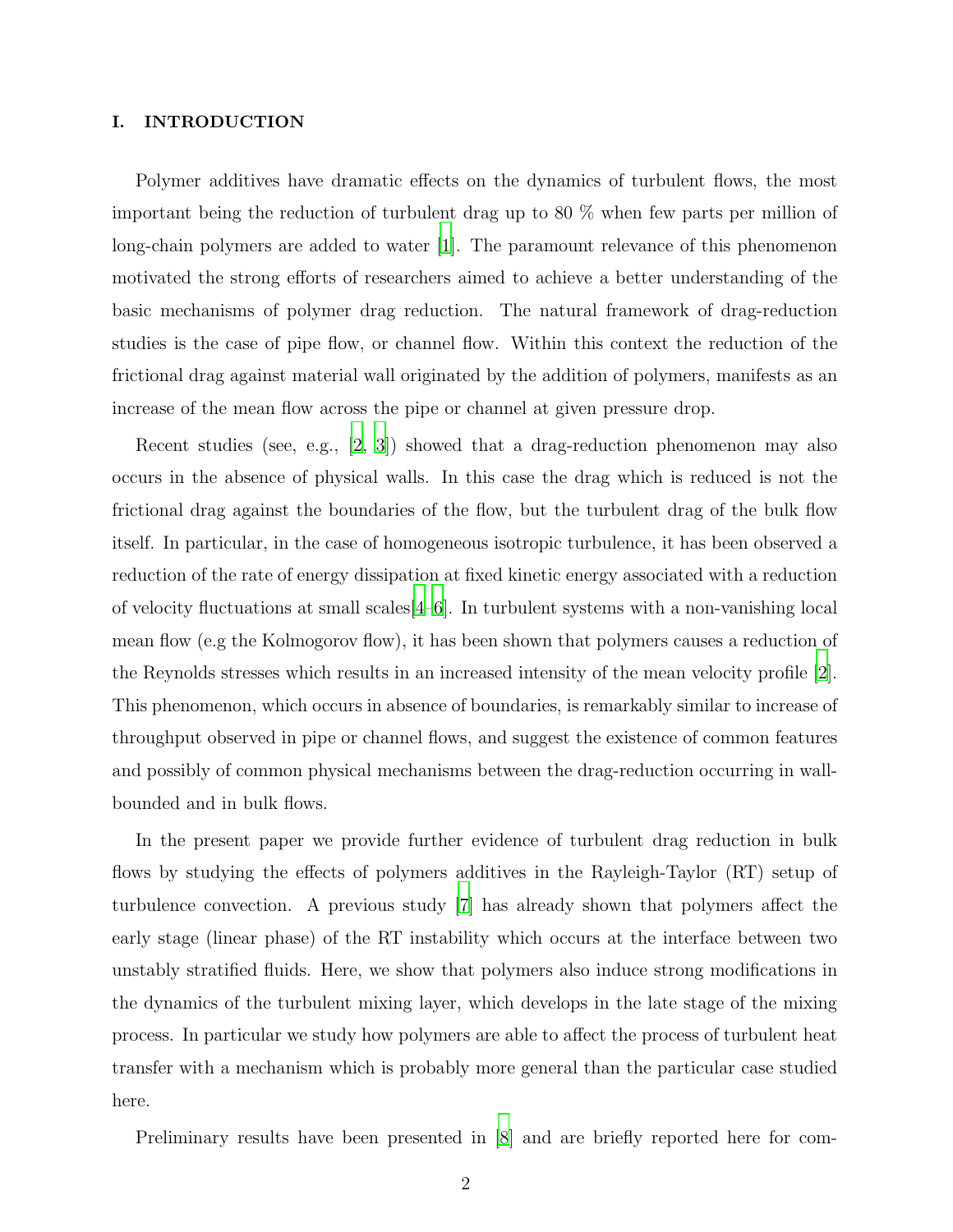pleteness. We provide here new results supporting our interpretation of the mechanism at the basis of the observed effects together with results on polymer statistics and small scale turbulence.

The remaining of this paper is organized as follow. In Section [II](#page-2-0) we introduce the viscoelastic Rayleigh–Taylor problem and give some details on the numerical strategy we exploited to study polymer dynamics. In Section [III](#page-3-0) we analyze the statistics of polymer elongations. In Section [IV](#page-6-0) we show the effects of polymers on the turbulent mixing. In Section [V](#page-8-0) we discuss the drag reduction phenomenon in the viscoelastic RT. In Section [VI](#page-12-0) we study the effects induced by polymers on the heat transport. Conclusions are devoted to a short discussion on the possibility to observe the described effects in the laboratory. Finally, in the Appendix we briefly describe the model for the growth of the mixing layer proposed by Fermi.

### <span id="page-2-0"></span>II. THE VISCOELASTIC RAYLEIGH–TAYLOR MODEL

We will focus our attention on the miscible case of the RT system at low Atwood number and Prandtl number one. Within the Boussinesq approximation, generalized to a viscoelastic fluid using the standard Oldroyd-B model[\[9\]](#page-18-2), the equations for the dynamics of the velocity field **u** coupled to the temperature field  $T(\mathbf{x}, t)$  (which is proportional to the density via the thermal expansion coefficient  $\beta$  as  $\rho = \rho_0[1-\beta(T-T_0)], \rho_0$  and  $T_0$  are reference values) and the positive symmetric conformation tensor of polymers  $\sigma_{ij}(\mathbf{x}, t)$  read:

<span id="page-2-1"></span>
$$
\partial_t \mathbf{u} + \mathbf{u} \cdot \nabla \mathbf{u} = -\nabla p + \nu \nabla^2 \mathbf{u} - \beta \mathbf{g} T + \frac{2\nu \eta}{\tau_p} \nabla \cdot \sigma
$$
\n
$$
\partial_t T + \mathbf{u} \cdot \nabla T = \kappa \nabla^2 T
$$
\n
$$
\partial_t \sigma + \mathbf{u} \cdot \nabla \sigma = (\nabla \mathbf{u})^T \cdot \sigma + \sigma \cdot (\nabla \mathbf{u}) - \frac{2}{\tau_p} (\sigma - \mathbb{I}) + \kappa_p \nabla^2 \sigma
$$
\n(1)

together with the incompressibility condition  $\nabla \cdot \mathbf{u} = 0$ . In [\(1\)](#page-2-1)  $\mathbf{g} = (0, 0, -g)$  is gravity acceleration,  $\nu$  is the kinematic viscosity,  $\kappa$  is the thermal diffusivity,  $\eta$  is the zero-shear polymer contribution to total viscosity  $\nu_T = \nu(1 + \eta)$  (proportional to polymers concentration) and  $\tau_p$  is the (longest) polymer relaxation time, *i.e.* the Zimm relaxation time for a linear chain  $\tau_p = \nu R_0^3/(\rho k_B T)$  with  $k_B$  Boltzmann constant and  $R_0$  the radius of gyration [\[9](#page-18-2)]. The diffusive term  $\kappa_p \nabla^2 \sigma$  is added to prevent numerical instabilities [\[10\]](#page-18-3).

The initial condition for the RT problem is an unstable temperature jump  $T(\mathbf{x}, 0) =$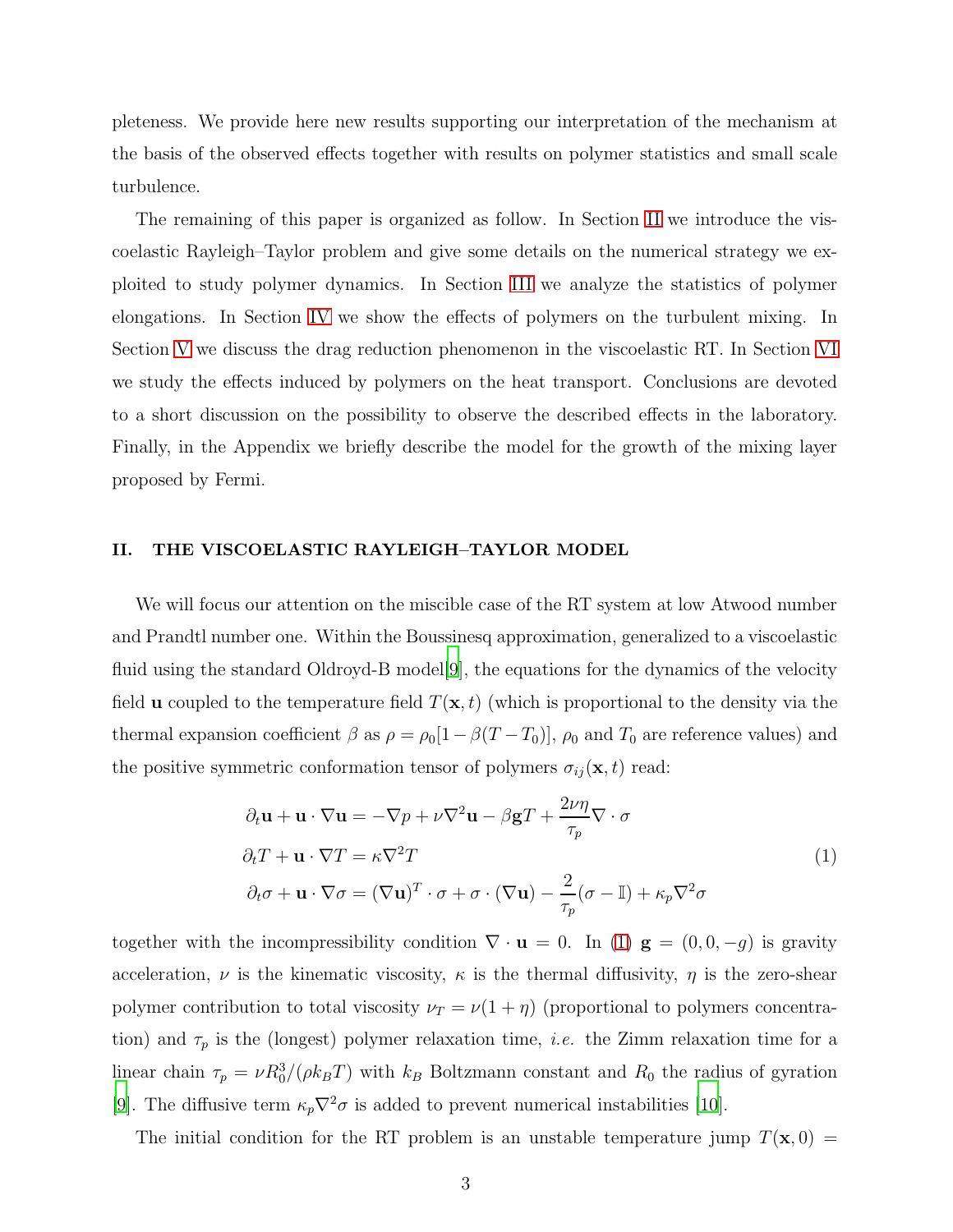|  |  |  | Run $N_{x,y}$ $N_z$ $L_{x,y}$ $L_z$ $\theta_0$ $\beta g$ $\nu = \kappa$ $\kappa_p$ $\eta$ $\tau_p$                                                         |  |  |
|--|--|--|------------------------------------------------------------------------------------------------------------------------------------------------------------|--|--|
|  |  |  | N 512 1024 $2\pi$ $4\pi$ 1 0.5 $3 \cdot 10^{-4}$ - - -                                                                                                     |  |  |
|  |  |  | A 512 1024 $2\pi$ 4 $\pi$ 1 0.5 3 · 10 <sup>-4</sup> 10 <sup>-3</sup> 0.2 1<br>B 512 1024 $2\pi$ 4 $\pi$ 1 0.5 3 · 10 <sup>-4</sup> 10 <sup>-3</sup> 0.2 2 |  |  |
|  |  |  |                                                                                                                                                            |  |  |
|  |  |  |                                                                                                                                                            |  |  |
|  |  |  |                                                                                                                                                            |  |  |

<span id="page-3-1"></span>TABLE I. Parameters of the simulations

 $-(\theta_0/2)sgn(z)$  in a fluid at rest  $\mathbf{u}(\mathbf{x},0) = 0$  with coiled polymers  $\sigma(\mathbf{x},0) = \mathbb{I}$ . The physical assumptions under which the set of equations [\(1\)](#page-2-1) is valid are of small Atwood number  $A = (1/2)\beta\theta_0$  and dilute polymers solution. Experimentally, density fluctuations can also be obtained by some additives (e.g., salt) instead of temperature fluctuations: within the validity of Boussinesq approximation, these situations are described by the same set of equations [\(1\)](#page-2-1). In the following, all physical quantities are made dimensionless using the vertical side,  $L_z$ , of the computational domain, the temperature jump  $\theta_0$  and the characteristic time  $\tau = (L_z/Ag)^{1/2}$  as fundamental units.

Numerical simulations of equations [\(1\)](#page-2-1) have been performed with a parallel pseudospectral code, with 2-nd order Runge-Kutta time scheme on a discretized domain of  $N_x \times N_y \times N_z$ grid points. Periodic boundary conditions in all directions are imposed. The initial perturbation is seeded in both cases by adding a 10% of white noise (same realization for both runs) to the initial temperature profile in a small layer around the instable interface at  $z = 0$ . Because of periodicity along the vertical direction, the initial temperature profile has two temperature jumps: an unstable interface at  $z = 0$  which develops in the turbulent mixing layer and a stable interface at at  $z = \pm L_z/2$ . Numerical simulations are halted when the mixing layer is still far from the stable interface, whose presence has no detectable influence on the simulations (velocities there remain close to zero). The results of the reference Newtonian simulation (denoted by run  $N$ ) are compared with those of three viscoelastic runs  $(A,B \text{ and } C)$  with identical parameters and different polymer relaxation time (see Table [I\)](#page-3-1).

## <span id="page-3-0"></span>III. STATISTICS OF POLYMER ELONGATIONS

Before presenting the results of our numerics, let us discuss the theoretical behavior expected for polymers statistics in the "passive case" in which their feedback on the flow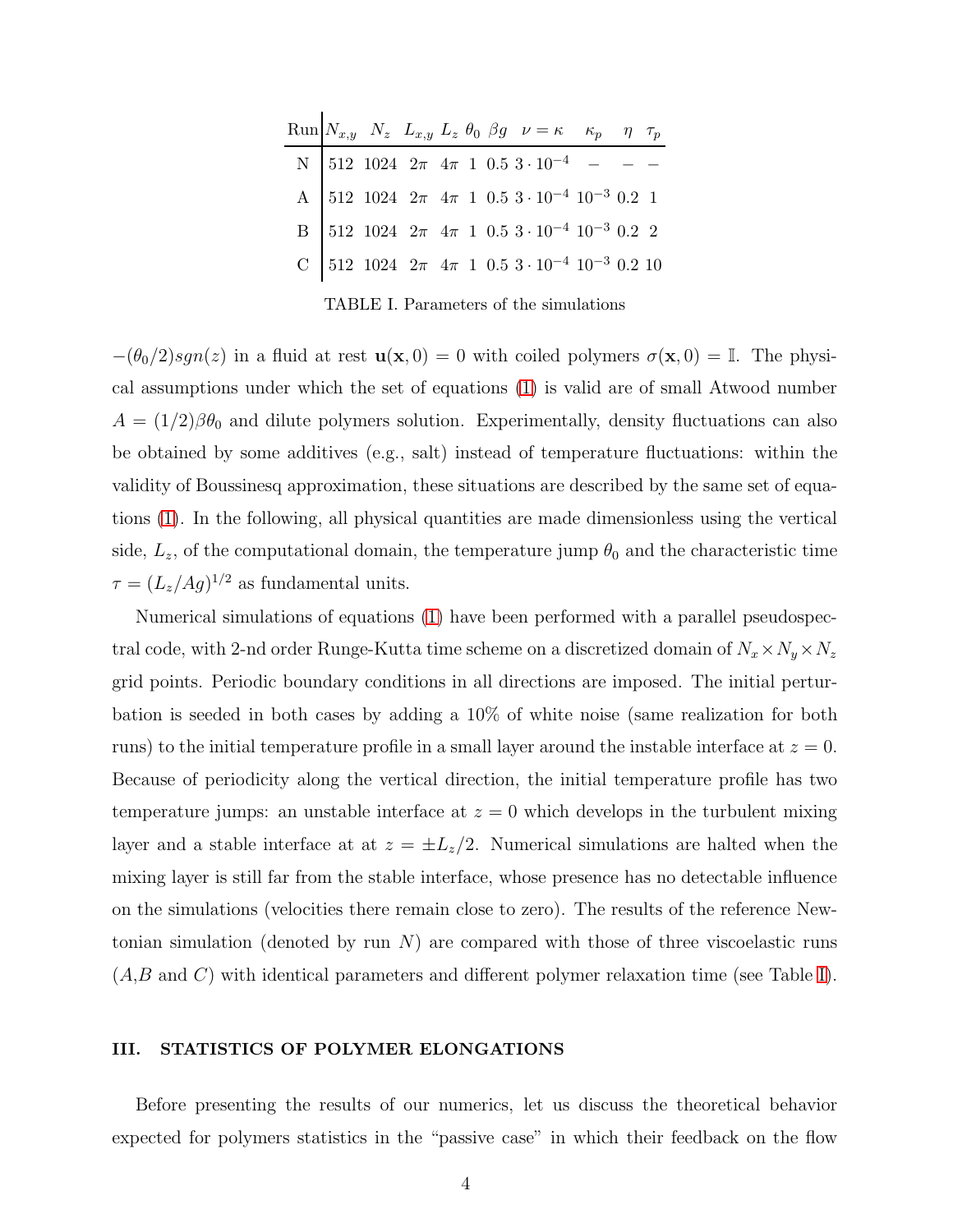is neglected. Recent studies of Newtonian RT turbulence [\[11](#page-18-4)[–13\]](#page-18-5) support the picture of a Kolmogorov scenario, in which the buoyancy forces sustain the large scale motion, but they are overcome at small scales by the turbulent cascade process. The accelerated nature of the system results in an adiabatic growth of the flux of kinetic energy in the turbulent cascade  $\varepsilon \simeq (Ag)^2 t$ . As a consequence, the Kolmogorov viscous scale  $\eta \simeq \nu^{3/4} \varepsilon^{-1/4}$  and its associated time-scale  $\tau_{\eta} \simeq (\nu/\varepsilon)^{1/2}$  decrease in time as  $\eta \simeq \nu^{3/4} (Ag)^{-1/2} t^{-1/4}$  and  $\tau_{\eta} \simeq \nu^{1/2} (Ag)^{-1} \sim$  $t^{-1/2}$  respectively.

The Weissenberg number  $Wi = \tau_p/\tau_\eta$ , which measure the relative strength of stretching due to velocity gradients and polymer relaxation, grows as  $Wi \sim t^{1/2}$ . Therefore, even if the relaxation time of polymer  $\tau_p$  is sufficiently small to keep the polymers in the coiled state in the initial stage of the evolution, they are expected to undergo a coil-stretch transition as the system evolves. The Lumley scale, defined as the scale  $\ell_L$  whose characteristic time is equal to the polymer relaxation time  $\tau_{\ell_L} \simeq \ell_L/\delta_{\ell_L} u \simeq \tau_p$  grows in time as  $\ell_L \simeq Ag \tau_p^{3/2} t^{1/2}$ . In view of the fact that the turbulent inertial range extends from the integral scale  $\mathcal{L} \simeq Agt^2$ to the dissipative scale  $\eta \sim t^{-1/4}$  the temporal evolution of the Lumley scale guarantees that for long times one has  $\eta < \ell_L < \mathcal{L}$ .

It is worth noting that in two dimension the behavior would be the opposite. In contrast to the three-dimensional (3D) case, the phenomenology of RT turbulence in 2D is characterized by a Bolgiano scenario, which originate from a scale-by-scale balance between buoyancy and inertial forces [\[11,](#page-18-4) [14\]](#page-18-6). The resulting scaling behavior of velocity increments is  $\delta_\ell u \simeq (Ag)^{2/5} \ell^{3/5} t^{-1/5}$ , which gives for the dissipative scale  $\eta \simeq (Ag)^{-1/4} \nu^{5/8} t^{1/8}$  and  $\tau_{\eta} \simeq (Ag)^{-1/2} \nu^{1/4} t^{1/4}$ . Therefore in the 2D case the Weissenberg number decreases in time as  $Wi \sim t^{-1/4}$  and polymers will eventually recover the coiled state. The Lumley scale decay as  $\ell_L \simeq Ag\tau_p^{5/2}t^{-1/2}$ , and in the late stage of the evolution will become smaller that the dissipative scale  $\eta$ .

Under the hypothesis that these scaling behaviors remain valid also in the presence of polymer feedback to the flow, one may conjecture that viscoelastic effects in 3D RT turbulence become more and more important as the system evolves (while, as explained, in the 2D case they are expected to be transient, and to disappear at the late stage of the evolution).

The presence of a coil-stretch transition in the 3D RT flow is confirmed by the behavior of the rms polymer elongation  $R_{rms} = \langle (tr(\sigma)/3) \rangle^{1/2} R_0$  measured in our simulations (see insets of Figs. [1,](#page-5-0) [2,](#page-5-1) [3\)](#page-6-1). In the initial stage of the evolution the velocity gradients are too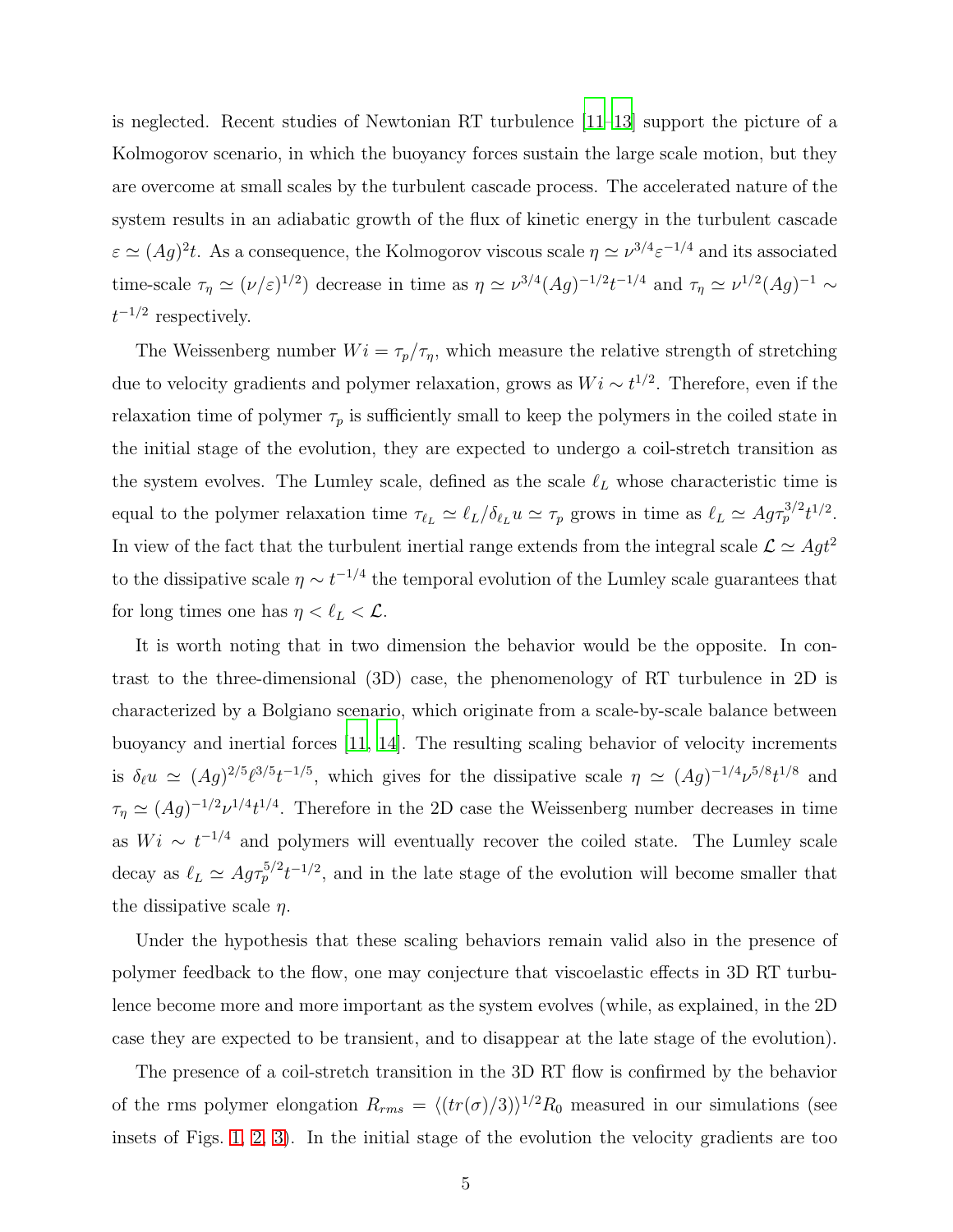

<span id="page-5-0"></span>FIG. 1. Pdfs of polymers elongation at times  $3 < t/\tau < 4$ . Solid line  $t/\tau = 3.1$ , dashed line  $t/\tau = 3.4$ , dotted line  $t/\tau = 3.7$ , dash-dotted line  $t/\tau = 4.0$ . Inset: Rms of polymers elongation as a function of time. Data from run A.



<span id="page-5-1"></span>FIG. 2. Pdfs of polymers elongation at times  $2.5 < t/\tau < 3.5$ . Solid line  $t/\tau = 2.5$ , dashed line  $t/\tau = 3.8$ , dotted line  $t/\tau = 3.1$ , dash-dotted line  $t/\tau = 3.4$ . Inset: Rms of polymers elongation as a function of time. Data from run B.

weak to significantly stretch the polymers, and  $R_{rms} \sim R_0$ . At time  $t \simeq \tau$  a transition occurs, and polymers start to elongate. After a transient exponential growth, a regime characterized by a linear growth  $R_{rms} \sim t$  sets in, which is consistent with the growth of elastic energy discussed in Section [V.](#page-8-0) The pdf of elongations in this stage of the evolution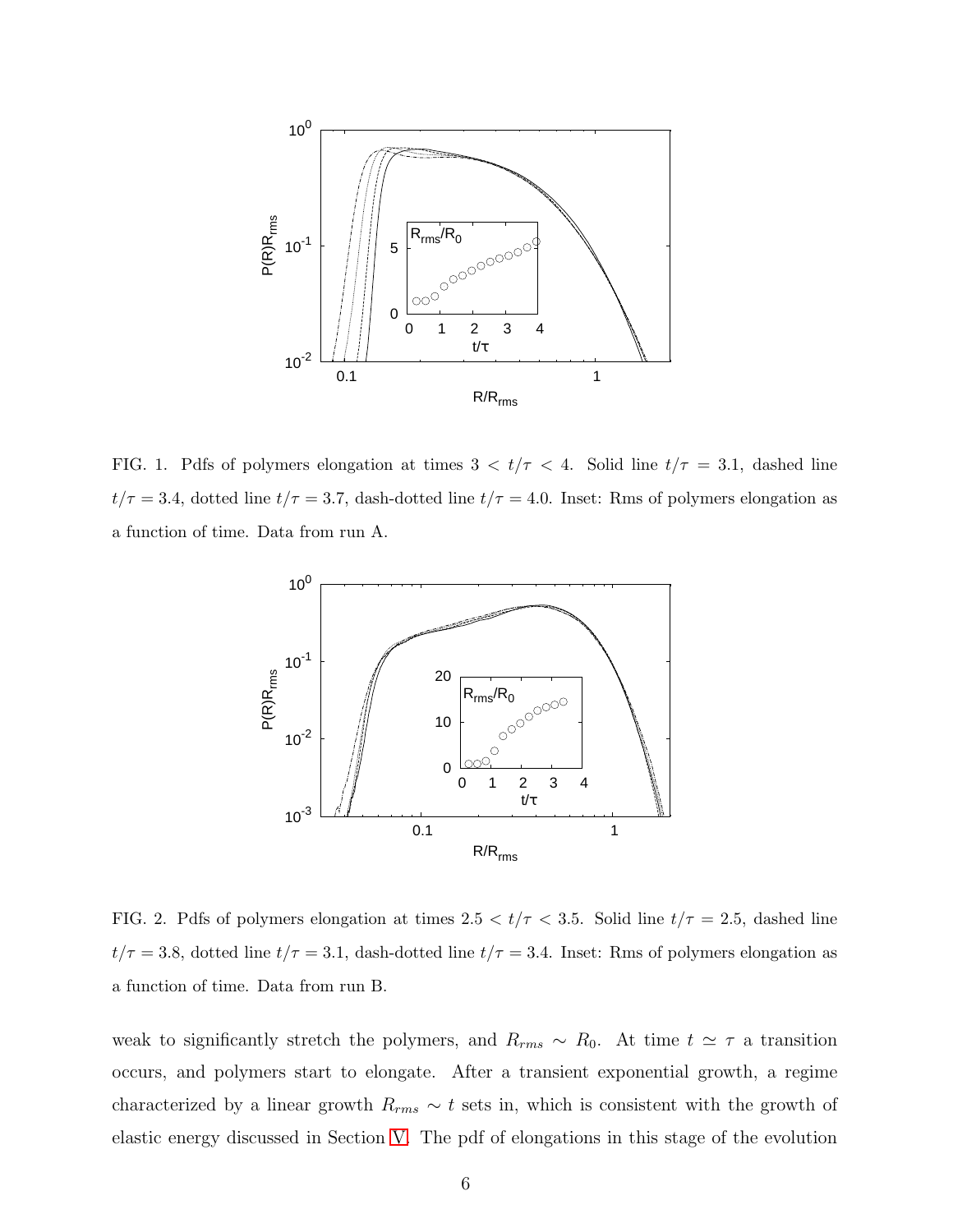

<span id="page-6-1"></span>FIG. 3. Pdfs of polymers elongation at times  $2.2 < t/\tau < 3.2$ . Solid line  $t/\tau = 2.3$ , dashed line  $t/\tau = 2.5$ , dotted line  $t/\tau = 2.8$ , dash-dotted line  $t/\tau = 3.1$ . Inset: Rms of polymers elongation as a function of time. Data from run C.

are not stationary, but their right tail collapse once rescaled with  $R_{rms}$  (see Figs. [1,](#page-5-0) [2,](#page-5-1) [3\)](#page-6-1). Oldroyd-B model allows a priori for infinite elongations, but we observe an exponential cutoff for the right tail of the pdfs, which is a genuine viscoelastic effect: polymer feedback is able to reduce the stretching efficiency of the flow. These observations lead to the conclusion that polymers dynamics follows adiabatically the accelerated growth of the flow and generates a strong feedback which manifests in the appearance of a cutoff for their elongations.

## <span id="page-6-0"></span>IV. EFFECTS OF POLYMERS ON MIXING PROPERTIES

The evolution of the turbulent mixing layer is strongly affected by polymer additives. For a Newtonian flow, because of the constant acceleration provided by the gravity force, one expects the width  $h(t)$  of the mixing layer to grow as  $h(t) = \alpha Agt^2$ , where  $\alpha$  is a dimensionless parameter to be determined empirically [\[15](#page-18-7)[–17\]](#page-18-8). Several definitions of  $h(t)$ have been proposed, based on either local or global properties of the mean temperature profile  $T(z, t)$  (the overbar indicates average over the horizontal directions) [\[12,](#page-18-9) [18](#page-18-10)[–20\]](#page-18-11). Here, we adopt the simplest measure  $h_r$  based on the threshold value of z at which  $\overline{T}(z,t)$ reaches a fraction r of the maximum value i.e.  $\overline{T}(\pm h_r(t)/2, t) = \mp r \theta_0/2$ .

In the viscoelastic solution the growth of the mixing layer is faster than in the Newtonian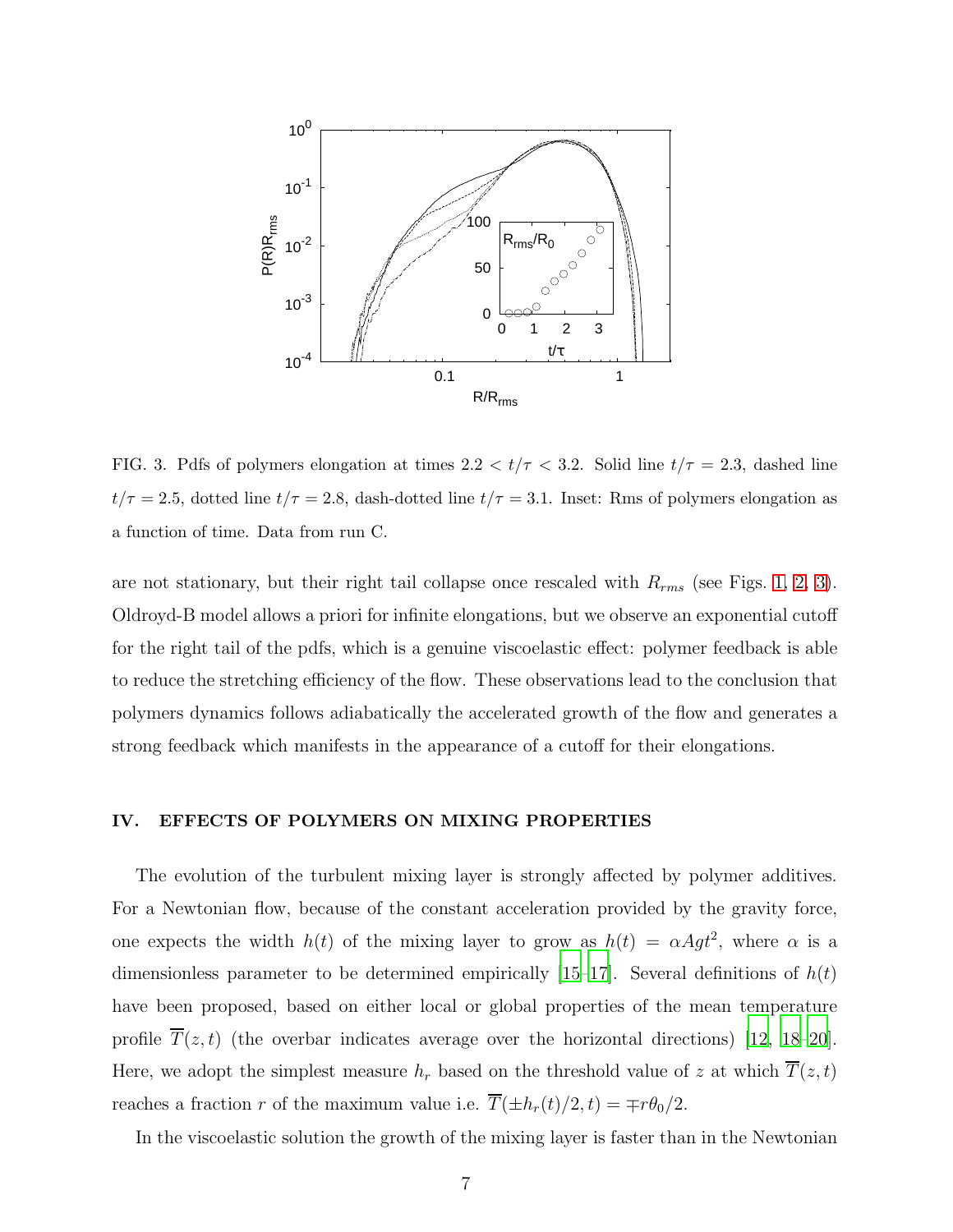

<span id="page-7-0"></span>FIG. 4. Temporal evolution of the mixing layer width  $h(t)$ . Inset: fraction of mixed fluid within the mixing layer  $\rho = 1/(L_x L_y L_z) \int d^3x \theta [(r \theta_0/2)^2 - T^2]$ . Newtonian flow: solid line. Viscoelastic flows: dashed line (Run A), dotted line (Run B), dash-dotted line (Run C).



<span id="page-7-1"></span>FIG. 5. Time evolution of the ratio  $w_{rms}/u_{rms}$  (panel a) and velocity gradients (panel b). Correlation length of vertical  $(R_w,$  panel c) and horizontal  $(R_u,$  panel d) velocity components. Newtonian flow: solid line. Viscoelastic flows: dashed line (Run A), dotted line (Run B).

case (see Fig. [4\)](#page-7-0), and the acceleration effect is stronger for polymers with longer relaxation times. On a coarse scale this effects produces a mixing enhancement. On the other hand, the viscoelastic fluid is less uniformly mixed within the mixing layer itself. In the Newtonian case the volume of the region where  $|T(\mathbf{x}, t)| < r\theta_0/2$  is roughly 80% of the volume of the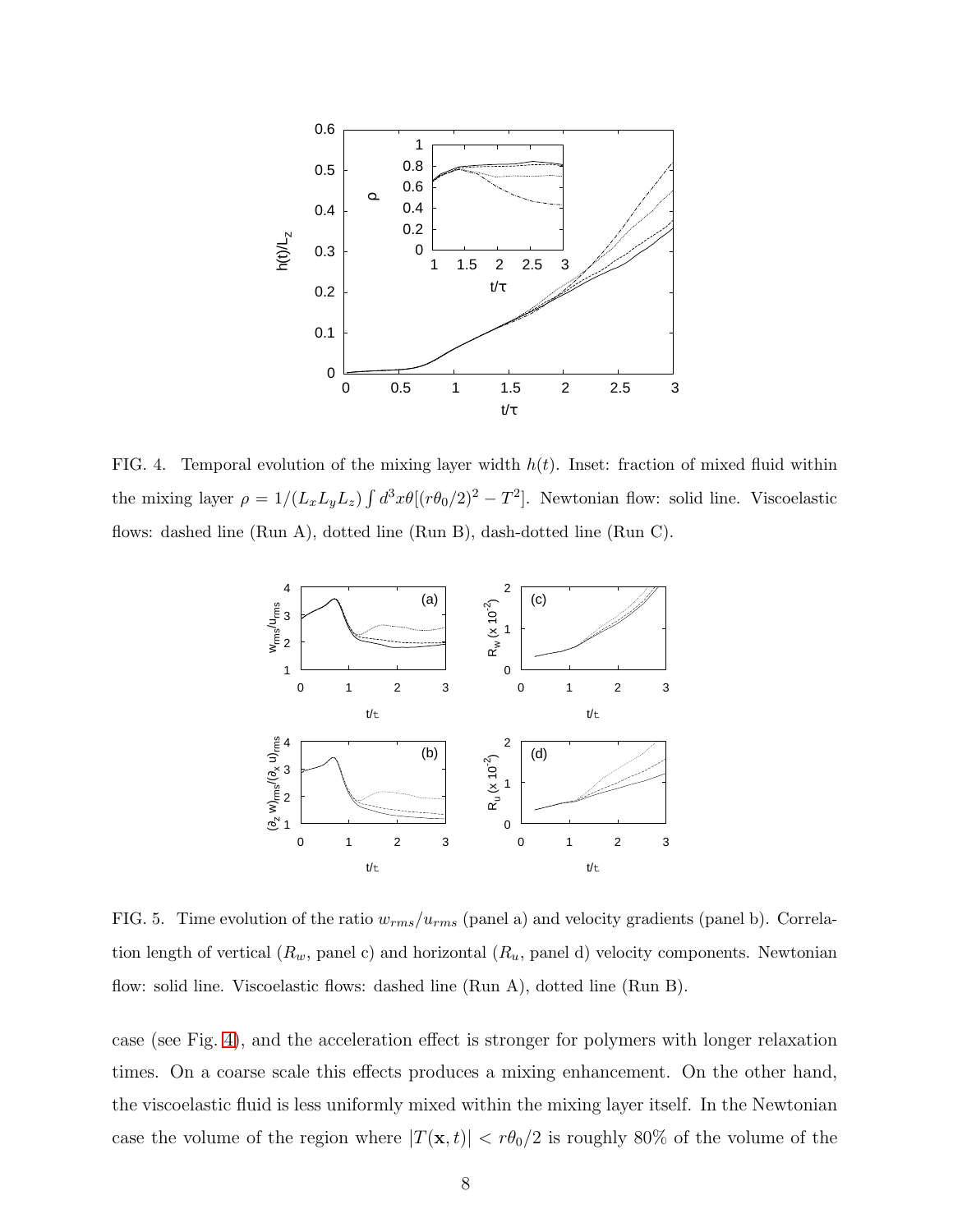mixing layer at the same time. Conversely, the fraction of mixed fluid within the mixing layer reduces up to 50% for the viscoelastic case (see inset of Fig. [4\)](#page-7-0). These results indicate that the effects of polymers on the mixing efficiency is twofold. At large scale they enhance the mixing by accelerating the growth of the mixing layer and at small scale they reduce the mixing efficiency of the turbulent flow.

These effects are accompanied by an increase of the anisotropy of the flow. In Figure [5](#page-7-1) we show the ratio between rms of vertical  $(w_rms)$  and horizontal velocities  $(u_rms)$  and velocity gradients. The velocity ratio, which is around 1.8 for the Newtonian case [\[13\]](#page-18-5), becomes larger than 2.5 for the viscoelastic run. This phenomenon is associated with the enhancement of the vertical velocity of the mixing layer. The reduction of small-scale mixing efficiency results in the persistence of anisotropy also at small scales (i.e. in the velocity gradients), at variance with the Newtonian case in which it is almost absent. The viscoelastic flow is therefore characterized by the presence of faster and larger plumes than those characterizing the Newtonian case. The increased coherence of thermal plumes can be quantified in terms of the enhancement of the velocity correlation length (here defined as the half width of the velocity correlation function [\[12\]](#page-18-9)), of both horizontal and vertical velocity components (see Fig. [5\)](#page-7-1).

# <span id="page-8-0"></span>V. INTERPRETATION IN TERMS OF DRAG REDUCTION

The energy balance of the viscoelastic RT system differs from the Newtonian case because of the elastic contribution to the energy and dissipation. The energy can be written as the sum of potential, kinetic and elastic contributions:

$$
E = P + K + \Sigma = -\beta g \langle zT \rangle + \frac{1}{2} \langle u^2 \rangle + \frac{\nu \eta}{\tau_p} \left[ \langle tr \sigma \rangle - 3 \right] \tag{2}
$$

and the energy balance reads:

<span id="page-8-1"></span>
$$
\frac{dE}{dt} = -\varepsilon_{\nu} - \varepsilon_{\Sigma} \tag{3}
$$

where  $\varepsilon_{\nu} = \nu \langle (\partial_{\alpha} u_{\beta})^2 \rangle$  is the viscous dissipation and the last term represents elastic dissipation  $\varepsilon_{\Sigma} = 2\Sigma/\tau_p$ . The evolution of the system is sustained by the consumption of potential energy, which provides a power source  $-\frac{dP}{dt} = \beta g \langle wT \rangle$  (where w is the vertical velocity component). It is worth noting that the rate of energy injection is not determined a priori. Indeed, it is the dynamics itself which determines the rate of conversion of potential energy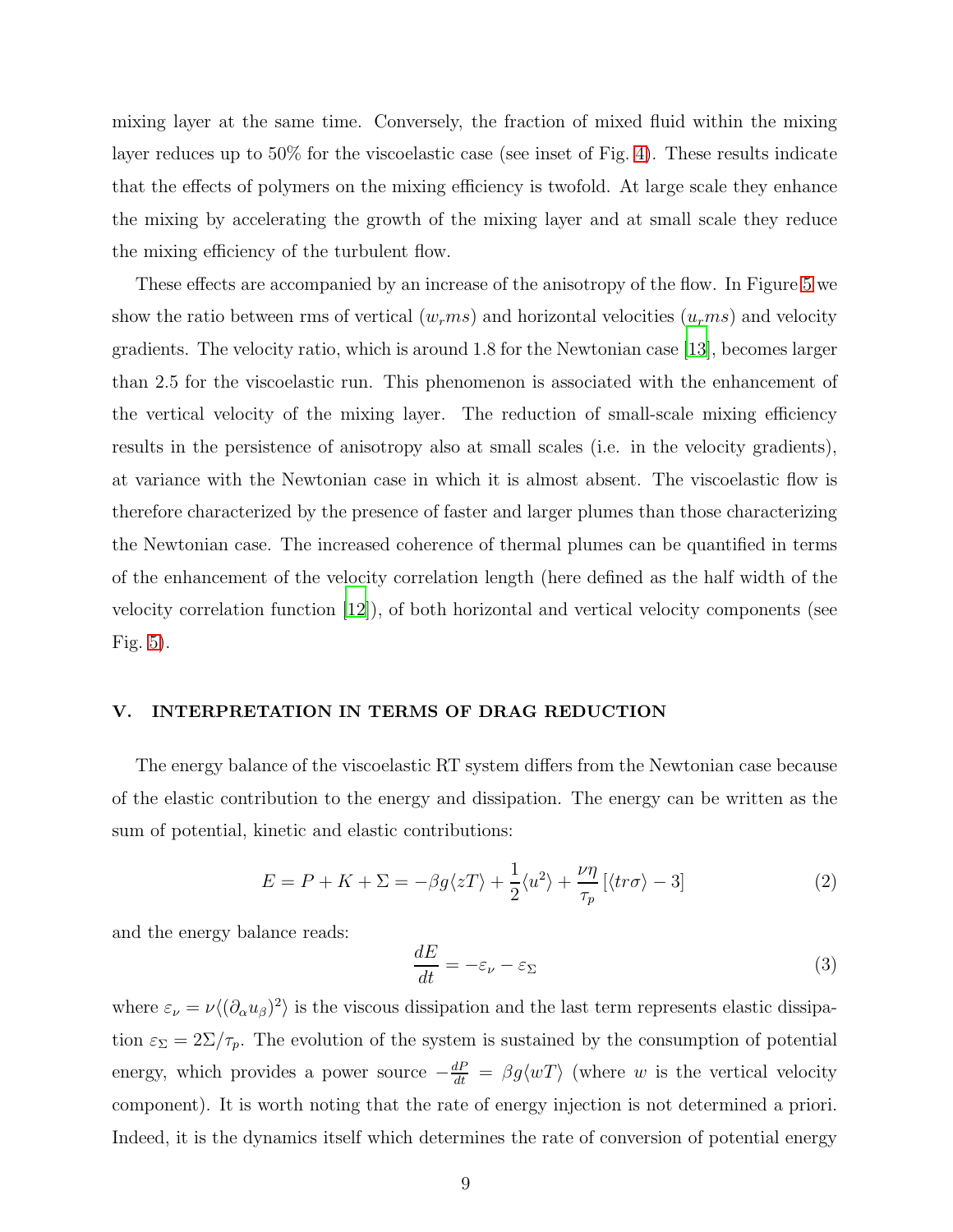

<span id="page-9-0"></span>FIG. 6. Temporal evolution of the potential energy  $P$  (panel a), kinetic energy  $K$  panel (b), elastic energy  $\Sigma$  (panel c) and viscous energy dissipation (panel d). Newtonian flow: solid line. Viscoelastic flows: dashed line (Run A), dotted line (Run B).

into kinetic and elastic energy. Our numerics reveals that polymers accelerate this process (see Fig. [6\)](#page-9-0), and that kinetic energy for viscoelastic runs is larger than that of the Newtonian case (of about 40% at  $t = 3.5\tau$ ). We remark that the faster growth of kinetic energy is not a straightforward consequence of the speed-up of potential energy consumption, due to the accelerated growth of mixing layer. Part of the potential energy is indeed converted into elastic energy and finally dissipated by polymers relaxation to equilibrium.

The increase of kinetic energy is accompanied by a reduction of viscous dissipation (Fig. [6d](#page-9-0)). This is a clear fingerprint of a drag reduction phenomenon as defined for homogeneous-isotropic turbulence [\[4](#page-17-3), [5\]](#page-17-5), i.e. a reduction of turbulent energy dissipation at given kinetic energy. In the present case, a quantitative measure of the drag reduction is provided by the ratio between the loss of potential energy and the resulting plumes kinetic energy. The first can be easily computed by the definition of the potential energy  $P = -\beta g \langle zT \rangle$  assuming a linear temperature profile within the mixing layer, which gives  $\Delta P = P(0) - P(t) \simeq 1/6Agh(t)$ . An estimate of the kinetic energy associated with large scale plumes can be obtained in terms of the mixing layer growth rate  $\dot{h}(t)$  as  $K_L \sim 1/2(\dot{h}(t))^2$ . We remark that a similar estimation was proposed by Fermi for modeling the growth of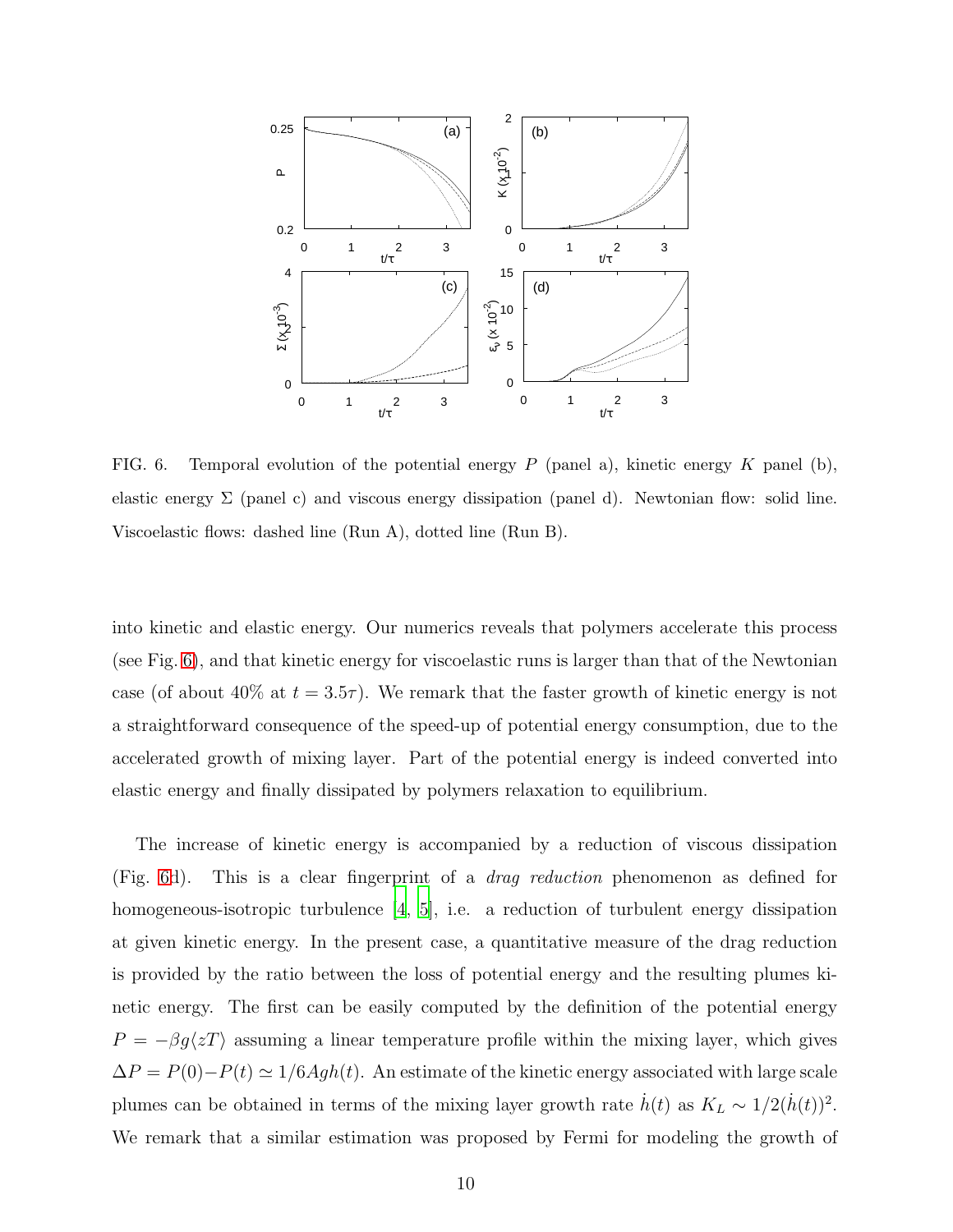

<span id="page-10-0"></span>FIG. 7. Time evolution of the drag reduction factor f. Newtonian flow: solid line. Viscoelastic flows: dashed line (Run A), dotted line (Run B), dash-dotted line (Run C).



<span id="page-10-1"></span>FIG. 8. Energy spectra of the vertical velocity component at time  $t = 3.1\tau$  Newtonian flow: solid line. Viscoelastic flows: dashed line (Run A), dotted line (Run B), dash-dotted line (Run C).

mixing layer (see Appendix). The drag reduction coefficient  $f$  is then defined as

$$
f = \frac{\Delta P}{K_L} = 1/3Ag\frac{h}{\dot{h}^2} = \frac{1}{12\alpha} \tag{4}
$$

which turns out to be inversely proportional to the coefficient  $\alpha$  which characterizes the mixing layer growth rate [\[20\]](#page-18-11). With this definition, we measure 22% of drag reduction for the viscoelastic run B and 30% for the run C (see Fig. [7\)](#page-10-0)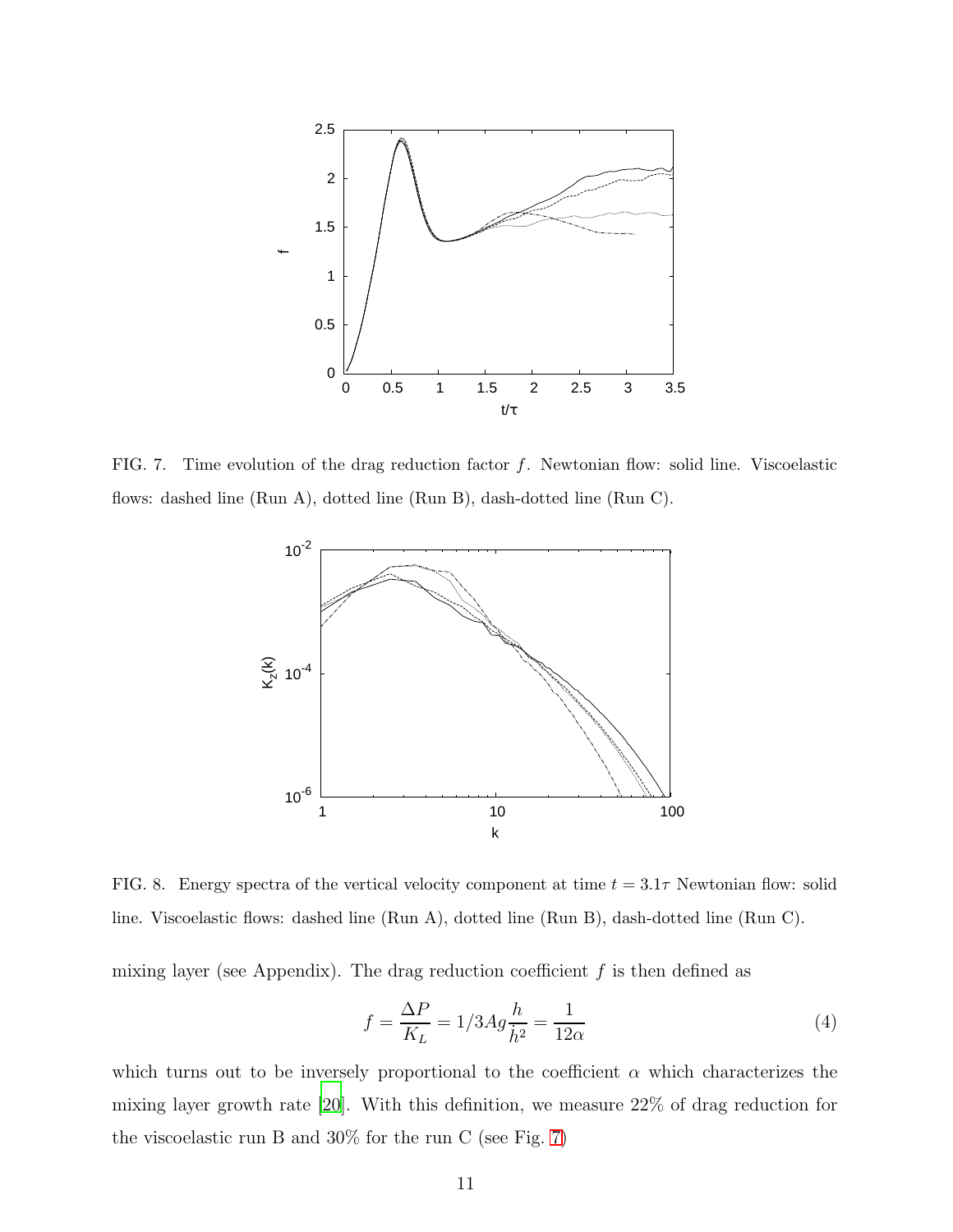The scenario which emerges from these results is that polymers reduce the turbulent drag between rising and sinking plumes. The RT viscoelastic system is therefore able to convert more efficiently potential energy into kinetic energy contained in large plumes. Conversely, the turbulent transfer of kinetic energy to small-scale structures is reduced, which results in a reduction of the viscous energy dissipation. This picture is confirmed by the inspection of the energy spectra (see Fig. [8\)](#page-10-1). At small scales we found a suppression of turbulent kinetic energy with respect to the Newtonian case, while at large scale an increase of the kinetic energy is observed.

The drag reduction scenario therefore provides a clear interpretation of the effects observed on the mixing properties. The enhancement of large-scale mixing associated with the faster growth of the mixing layer is directly connected to the reduced friction between plumes, and the reduced efficiency of small-scale mixing is a natural consequence of the suppression of small-scale turbulence.

The accelerated nature of the RT turbulence poses an interesting question about the existence of an asymptotic state for viscoelastic RT. For the Newtonian case the phenomenological theory assumes that in the late stage of the evolution all terms in the energy balance [\(3\)](#page-8-1) have the same temporal scaling determined by gravity forces. This implies that  $-\frac{dP}{dt} \sim \varepsilon_{\nu} \sim t$ and  $K \sim t^2$ . In the viscoelastic case it is not possible to fix a priori the scaling law for the elastic contribution, because elastic energy  $\Sigma$  is proportional to the elastic dissipation rate  $\varepsilon_{\Sigma} = 2\Sigma/\tau_p$ . Assuming that the latter has the same temporal scaling than the viscous dissipation,  $\varepsilon_{\nu} \sim \varepsilon_{\Sigma} \sim t$ , one gets that the elastic contribution to the total energy should become negligible at long times. On the other hand, the assumption that elastic and kinetic energy have the same scaling  $\Sigma \sim K \sim t^2$  leads to the conclusion that elastic dissipation would eventually dominate over the viscous one. Our simulations support the second hypothesis: the ratio between elastic end viscous dissipation is not constant, and grows almost linearly in time (see Fig. [9\)](#page-12-1). A deeper investigation of this asymptotic state in which polymers are strongly elongated would require to go beyond Oldroyd-B model, and to adopt more realistic polymer model (e.g. FENE-P model) which accounts for maximal elongation and non-linear relaxation.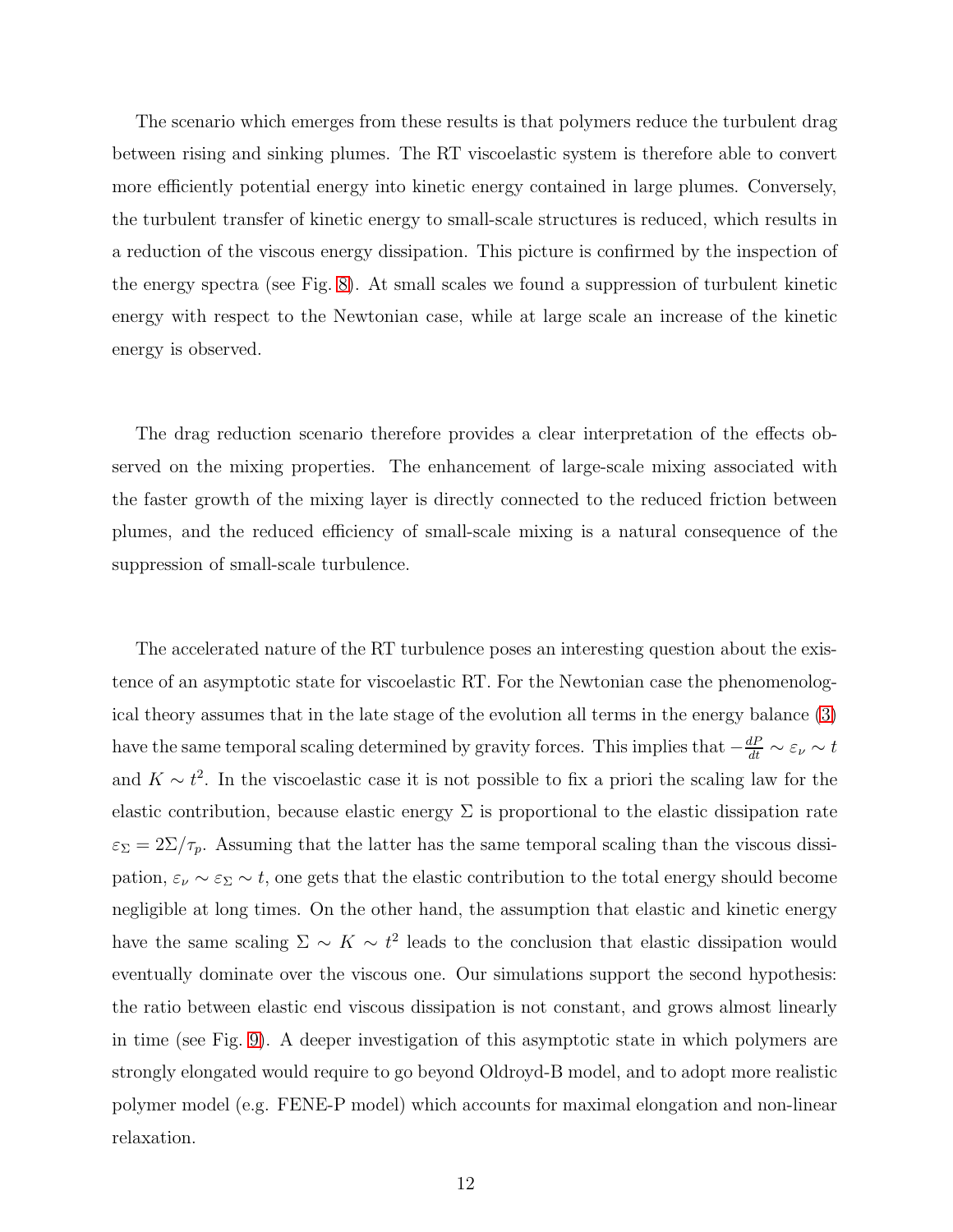

<span id="page-12-1"></span>FIG. 9. Temporal evolution of the ratio between elastic and viscous dissipation. Run A: dashed line. Run B: dotted line.



<span id="page-12-2"></span>FIG. 10. Temporal evolution of Nusselt number  $Nu = \langle wT \rangle h / (\kappa \theta_0)$ . Inset: Nusselt number vs. Rayleigh number  $Ra = Agh^3/(\nu\kappa)$ . Newtonian flow: solid line. Viscoelastic flows: dashed line (Run A), dotted line (Run B), dash-dotted line (Run C).

# <span id="page-12-0"></span>VI. HEAT TRANSPORT ENHANCEMENT

The heat transport efficiency in turbulent convection is usually measured by the Nusselt number  $Nu = \langle wT \rangle h / (\kappa \theta_0)$ , which represents the ratio between convective and conductive heat transport. For a developed turbulent flow the Nusselt number is expected to behave as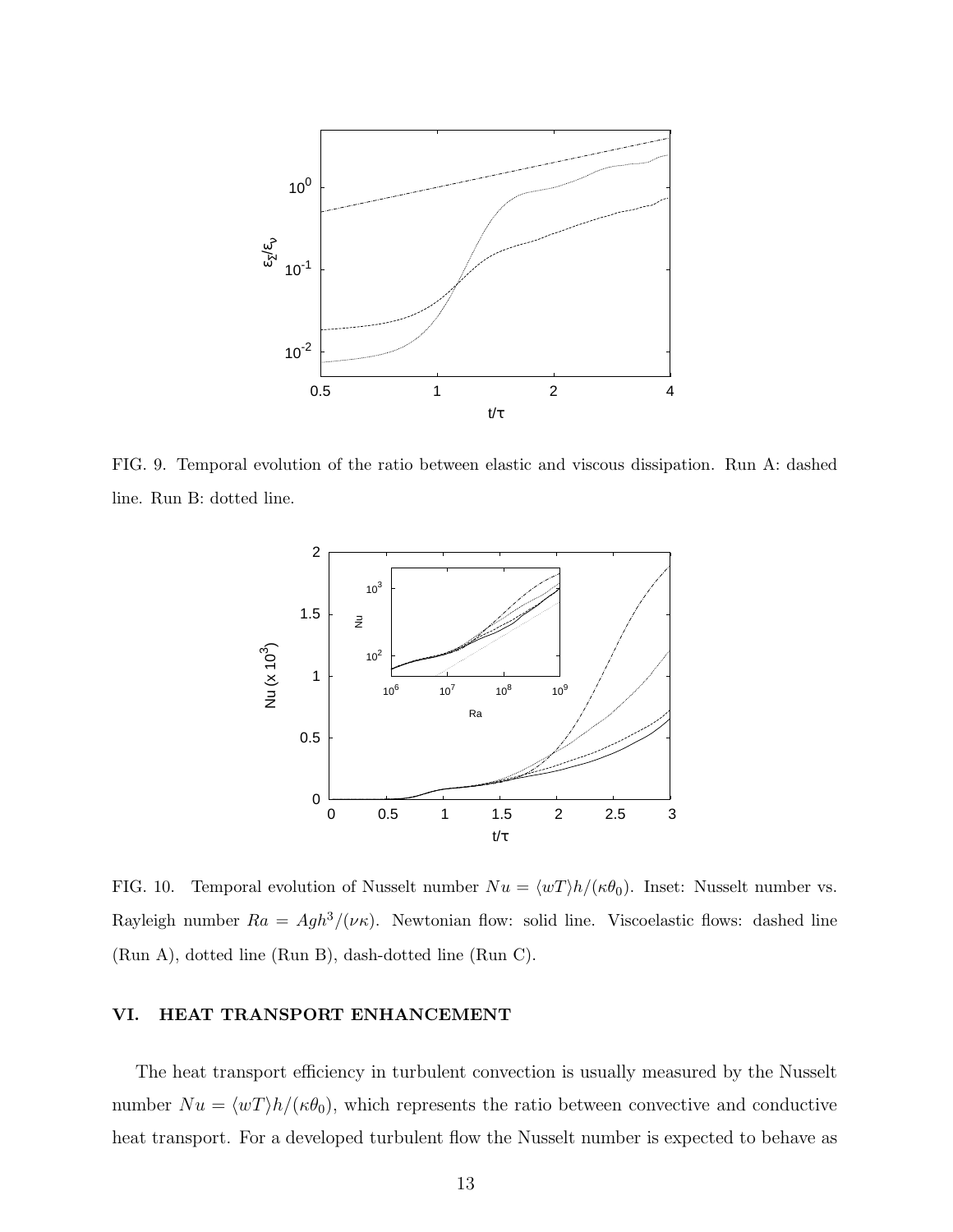

<span id="page-13-1"></span>FIG. 11. Temporal evolution of the contributions to the heat transfer efficiency. Panel (a): Mixing layer width  $h(t)$ . Panel (b): Rms vertical velocity  $w_{rms}$ . Panel (c): Rms temperature  $T_{rms}$ . Panel (d): Correlation between temperature and vertical velocity  $C_{wT}(z,t)$ . Newtonian flow: solid line. Viscoelastic flows: dashed line (Run A), dotted line (Run B).

a simple power law with respect to the dimensionless temperature jump which defines the Rayleigh number  $Ra = Agh^3/(\nu\kappa)$  [\[21](#page-18-12)]. For a flow in which boundary layers are irrelevant, as in our case, Kraichnan [\[22](#page-18-13)] predicted many years ago an asymptotic regime which is expected to emerge at very large  $Ra$ . For this so-called ultimate state regime of thermal convection dimensional analysis predicts the scaling laws [\[21\]](#page-18-12)

<span id="page-13-0"></span>
$$
Nu \simeq Pr^{1/2}Ra^{1/2} \qquad Re \simeq Pr^{-1/2}Ra^{1/2} \,. \tag{5}
$$

For the case of time dependent RT turbulent convection, all these dimensionless quantities depend on time. Dimensionally estimation gives (for the Newtonian case)  $Ra \simeq$  $(\beta g \theta_0)^4 t^6 / (\nu \kappa)$ ,  $Re \simeq (\beta g \theta_0)^2 t^3 / \nu$  and  $Nu \simeq (\beta g \theta_0)^2 t^3 / \kappa$ , which indeed imply the scaling laws [\(5\)](#page-13-0) and which have been observed recently in numerical simulation of RT turbulence [\[13](#page-18-5), [23\]](#page-18-14).

The addition of polymers strongly enhances the efficiency of heat transport, i.e. the Nusselt number grows faster both as a function of time and as a function of Ra [\[8](#page-18-1)], and the effects increase with the polymer relaxation time, as shown in Fig. [10.](#page-12-2) In order to identify the different causes which contribute to this effect, it is useful to rewrite the Nusselt number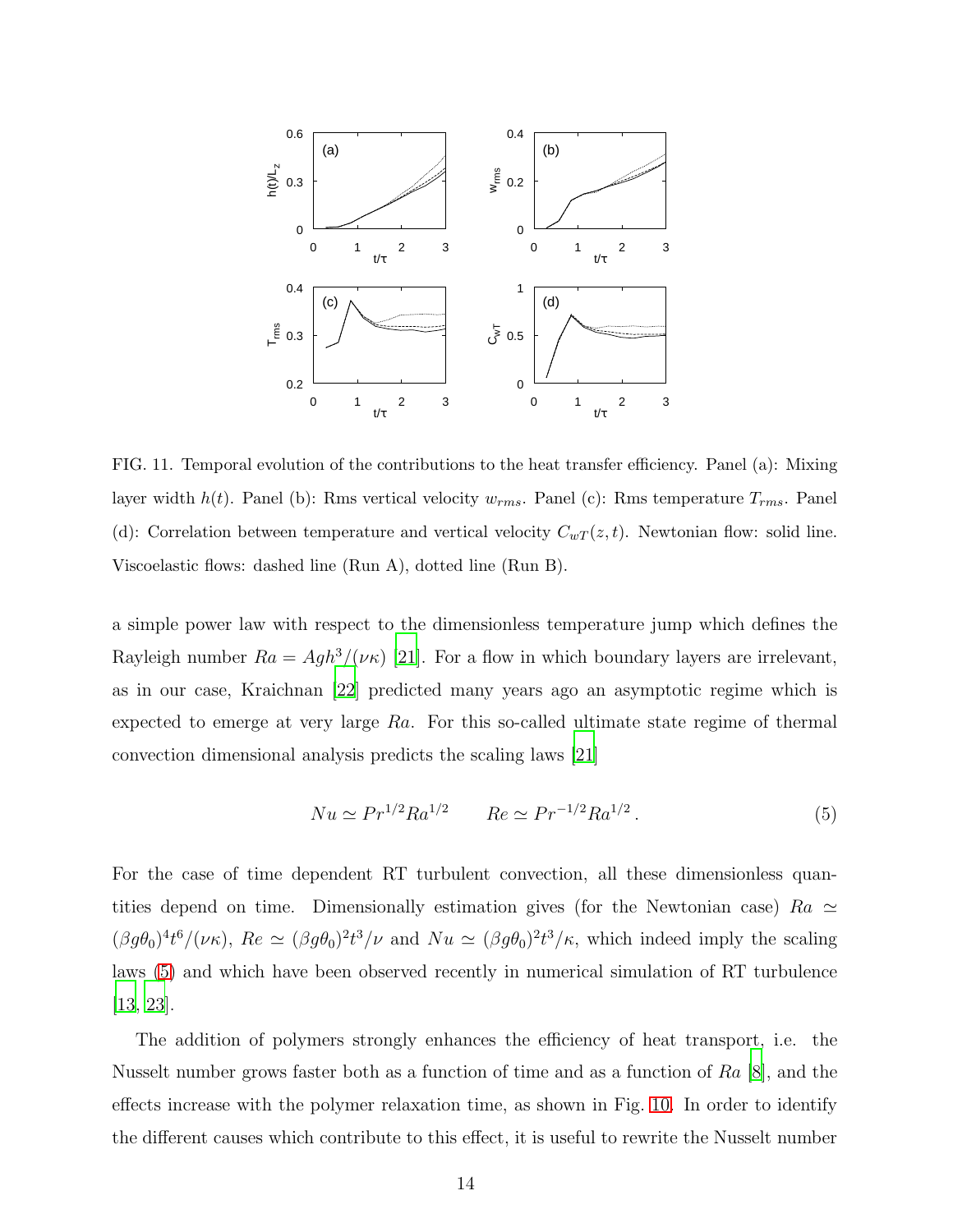as:

$$
Nu = \frac{1}{\kappa \theta_0} hw_{rms} T_{rms} C_{wT}
$$
\n(6)

where  $C_{wT} = \langle wT \rangle / (w_{rms}T_{rms})$  is the correlation between the vertical velocity component and the temperature field. In the four panels of Fig. [11](#page-13-1) we plot the four contributions  $h$ (panel a)  $w_{rms}$  (panel b),  $T_{rms}$  (panel c) and  $C_{wT}$  (panel d) as a function of time. It is evident that the increased heat transfer is not simply a consequence of the faster evolution of the mixing layer  $h$ , but also of the increased rms of the vertical velocity component,  $w_{rms}$ . Moreover, the reduction of small-scale turbulent mixing causes an increase of the temperature fluctuations  $T_{rms}$  which also gives a positive contribution to the Nusselt number. Finally, in the viscoelastic case we found stronger correlations between temperature and vertical velocity component which therefore transport heat more efficiently. In conclusion, the increased heat transport efficiency is a combined effect of different contributions: the presence of faster thermal plumes, the reduced turbulent mixing, and the stronger correlation between thermal plumes and the vertical velocity component. While the first contribution is distinctive of RT turbulence, the others could in principle be observed in other thermal convective systems. A recent experiment performed within the framework of Rayleigh-Benard convection indicates in that case an opposite effect of heat transfer reduction [\[24\]](#page-18-15) but this can be probably attributed to the moderate stretching of polymers in that case.

## VII. CONCLUSIONS

The behavior of viscoelastic flows in the RT setup provides the first clear evidence of simultaneous occurrence of both polymer drag reduction and heat transport enhancement. Drag reduction in this system is caused by a reduced drag between rising and sinking thermal plumes, a fact which implies the speed up of the mixing layer growth. This process shares many analogies with drag reduction observed in homogeneous, isotropic turbulence, namely the suppression of small-scale turbulence which results in a reduced viscous drag. These analogies provide a support to the conjecture of a common underlying mechanisms behind these different manifestations of the polymer drag reduction in bulk flows.

For RT system it is possible to introduce a drag coefficient in terms of the ratio between the potential energy loss which forces the flow, and the resulting kinetic energy associated with thermal plumes. The viscoelastic case is characterized by faster and more coherent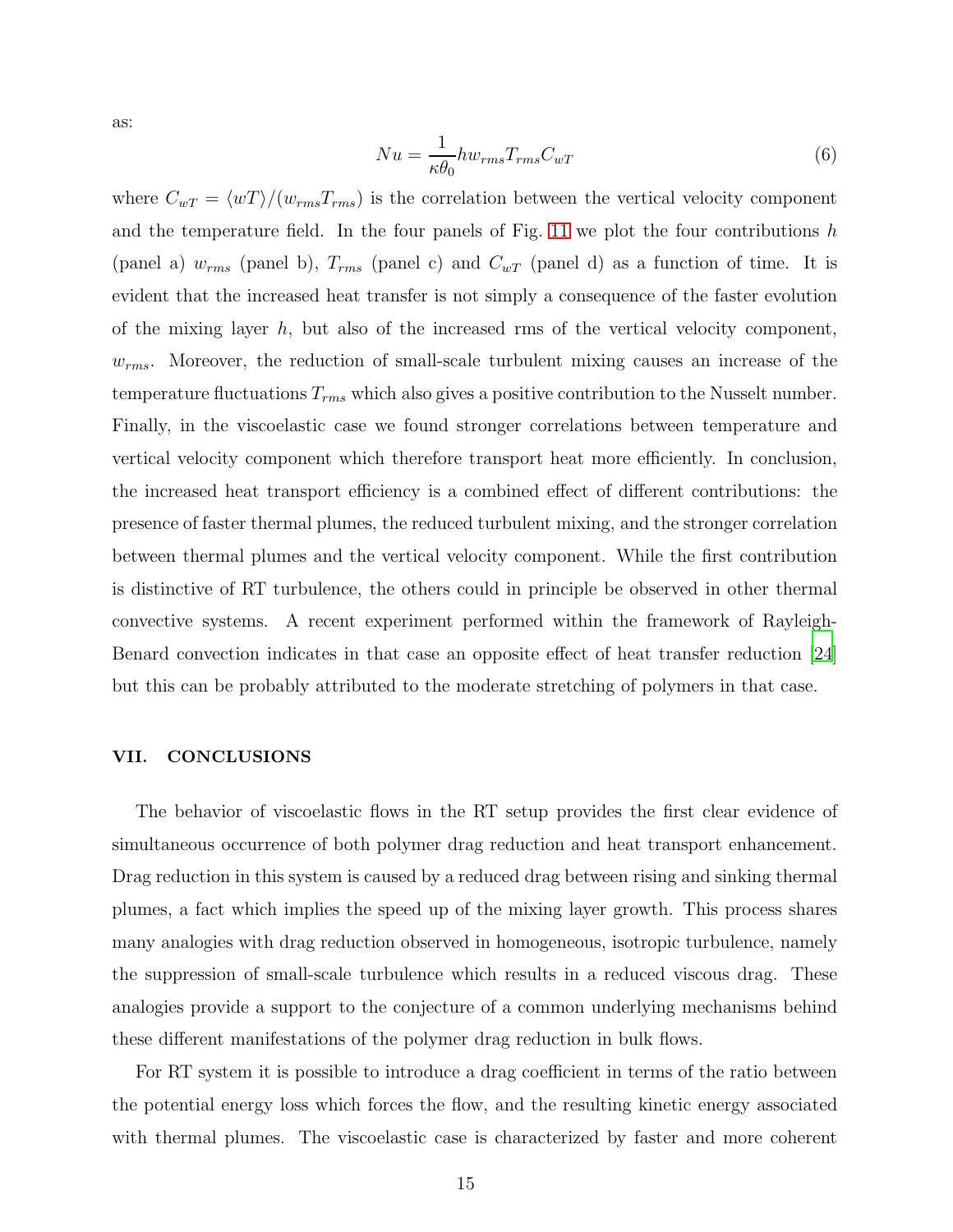thermal plumes. The effects on mixing is to enhance the large-scale mixing, and to reduce the small-scale one. As a consequence, the drag coefficient is reduced and the heat transport efficiency, measured by the Nusselt number, is increased.

We conclude with some speculations on the possible observation of heat transfer enhancement in laboratory experiments. The values of the parameters used in our simulations can be used to determine the setup for a comparable experiments. The units of time  $T$  and length L which allow one to convert the parameters of our simulations into physical quantities can be fixed by matching the numerical values of viscosity  $\tilde{\nu} = 3 \cdot 10^{-4}$  and gravity  $\tilde{g} = (4A)^{-1}$ used in our simulations with physical values  $g = 9.81ms^{-2}$ ,  $\nu = \nu_{H_2O} = 10^{-6}m^2s^{-1}$ :

$$
L^3 = \frac{\tilde{g}}{\tilde{\nu}^2} \frac{\nu^2}{g} \tag{7}
$$

$$
T^3 = \frac{\tilde{g}^2}{\tilde{\nu}} \frac{\nu}{g^2} \tag{8}
$$

By choosing the Atwood number  $A = 0.1$  one gets  $L \approx 1.4$ cm and  $T \approx 0.06$ s. This correspond to an experimental box of  $L_{x,y} \simeq 10cm$  and  $L_z \simeq 20cm$ , and polymer relaxation times  $\tau_p = 60 \text{ms}$  for the case A, which is close to realistic relaxation times of long-chain polymers in water. The evolution of the system will be quite fast: the time required for the mixing layer to invade the whole box is estimated to be roughly 2s. Let us notice that the limit of small Atwood number, required in the present study to justify the Boussinesq approximation, is not a constraint for an experimental setup, where large values of A can be obtained by means of some additives (e.g. salt) to generate density differences. It would be interesting to observe experimentally the influence of non-Boussinesq effects on the drag reduction phenomenon.

#### ACKNOWLEDGMENTS

We thank the Cineca Supercomputing Center (Bologna, Italy) for the allocation of computational resources.

#### Appendix A: Fermi model for the growth of mixing layer

Enrico Fermi, together with John von Neumann, were probably the first who considered a model for the growth of mixing layer in the nonlinear stage. The model is described in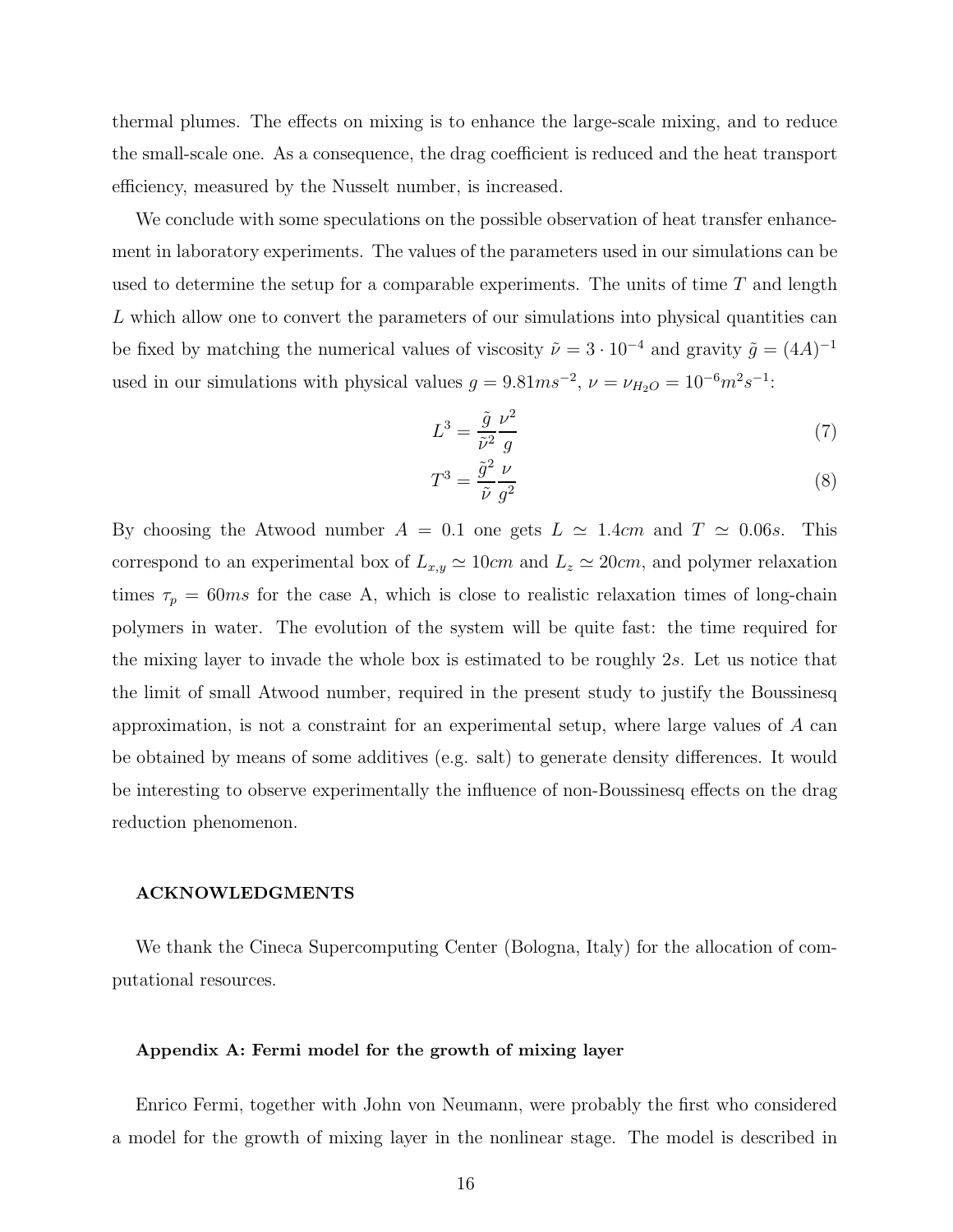

<span id="page-16-0"></span>FIG. 12. Fermi's model for the evolution of the interface. The smooth interface  $ACE'$  is replaced by the square wave  $ABCDEE'$ .

two reports of the Los Alamos Scientific Laboratory, the first from September 1951 (Fermi alone) and the second from August 1953 (Fermi and von Neumann) never published [\[25\]](#page-18-16). The idea of this work, in the words of the authors, is to "discuss in a very simplified form the problem of the growth of an initial ripple on the surface of an incompressible liquid in presence of an acceleration". The first report of Fermi considers the interface between a liquid and vacuum, while the second report with von Neumann analyzes the case of two fluids of different densities.

The idea of Fermi is to approximate the interface with a square wave whose shape is characterized by three parameters: the heights of spike and bubble  $a$  and  $b$  and the width of the spike x (see Fig. [12\)](#page-16-0). Incompressibility gives a relation among these quantities,  $b = ax/(1-x)$ . Fermi next considers the Euler-Lagrange equations for the variation of the potential and kinetic energy and obtains a couple of equations for the evolution of  $a$  and  $x$ . In the following we consider a simplified version of Fermi model with bubble-spike symmetry  $(b = a, x = 1/2)$ , consistent with the Boussinesq approximation discussed in the present paper.

The variation of potential energy to generate the profile in Fig. [12](#page-16-0) is

$$
U = \frac{\rho_2 - \rho_1}{2} g L_x L_y a^2 \tag{A1}
$$

For the kinetic energy, assuming that the "plumes"  $ABCO$  and  $CC'E'E$  move respectively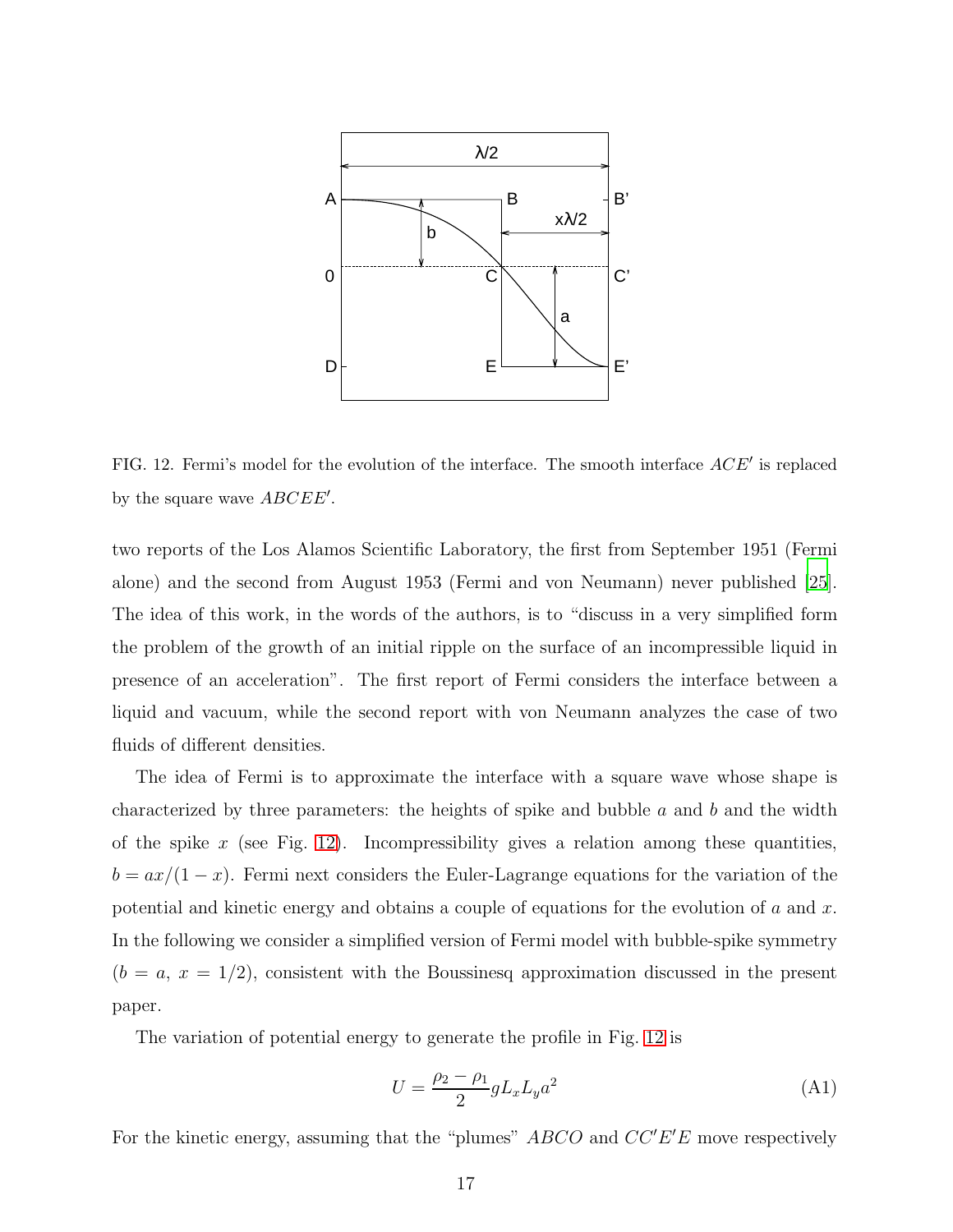up and down with velocity  $\dot{a}$  and plumes  $BB'C'C$  and  $OCED$  move respectively right and left with the same velocity (for incompressibility) one obtains

$$
K = \frac{\rho_1 + \rho_2}{2} L_x L_y a \dot{a}^2 \tag{A2}
$$

From the Lagrange equations

<span id="page-17-6"></span>
$$
\frac{d}{dt}\frac{\partial K}{\partial \dot{a}} - \frac{\partial K}{\partial a} = -\frac{\partial U}{\partial a} \tag{A3}
$$

one the obtains a differential equation for the  $a(t)$  without free parameter. We remark that [\(A3\)](#page-17-6) assumes that all potential energy is transformed in large scale kinetic energy generating the motion of the interface. In a later stage, in which a turbulent flow develops, we can still try to use [\(A3\)](#page-17-6) but now with a factor  $0 \le \delta \le 1$  in front of the rhs which takes into account that a fraction  $(1 - \delta)$  of potential energy goes in viscous dissipation (through the turbulent cascade). With this correction the equation for  $a(t)$  reads

<span id="page-17-7"></span>
$$
\frac{d^2a}{dt^2}a + \frac{1}{2}\left(\frac{da}{dt}\right)^2 = \frac{1}{4}\delta A g a\tag{A4}
$$

Introducing the width of the interface  $h(t) = 2a(t)$  and solving [\(A4\)](#page-17-7) with initial condition  $h(0) = h_0$  and replacing  $\delta \equiv 8\alpha$  we finally get

$$
h(t) = h_0 + (4\alpha A g h_0)^{1/2} t + \alpha A g t^2
$$
 (A5)

which is the form proposed from other authors on the basis of completely different considerations [\[20](#page-18-11), [26](#page-18-17)].

- <span id="page-17-0"></span>[1] B. A. Toms, Proc. 1st International Congress on Rheology 2, 135 (1949).
- <span id="page-17-2"></span><span id="page-17-1"></span>[2] G. Boffetta, A. Celani, and A. Mazzino, Phys Rev E 71, 036307 (2005).
- [3] A. Bistagnino, G. Boffetta, A. Celani, A. Mazzino, A. Puliafito, , and M. Vergassola, J. Fluid Mech. 590, 61 (2007).
- <span id="page-17-3"></span>[4] R. Benzi, E. De Angelis, R. Govindarajan, and I. Procaccia, [Phys. Rev. E](http://dx.doi.org/10.1103/PhysRevE.68.016308) 68, 016308 (Jul 2003).
- <span id="page-17-5"></span>[5] E. De Angelis, C. M. Casciola, R. Benzi, and R. Piva, [J. Fluid Mech.](http://dx.doi.org/10.1017/S0022112005003666) 531, 1 (2005).
- <span id="page-17-4"></span>[6] S. Berti, A. Bistagnino, G. Boffetta, A. Celani, and S. Musacchio, Europhys. Lett. 76, 63 (2006).